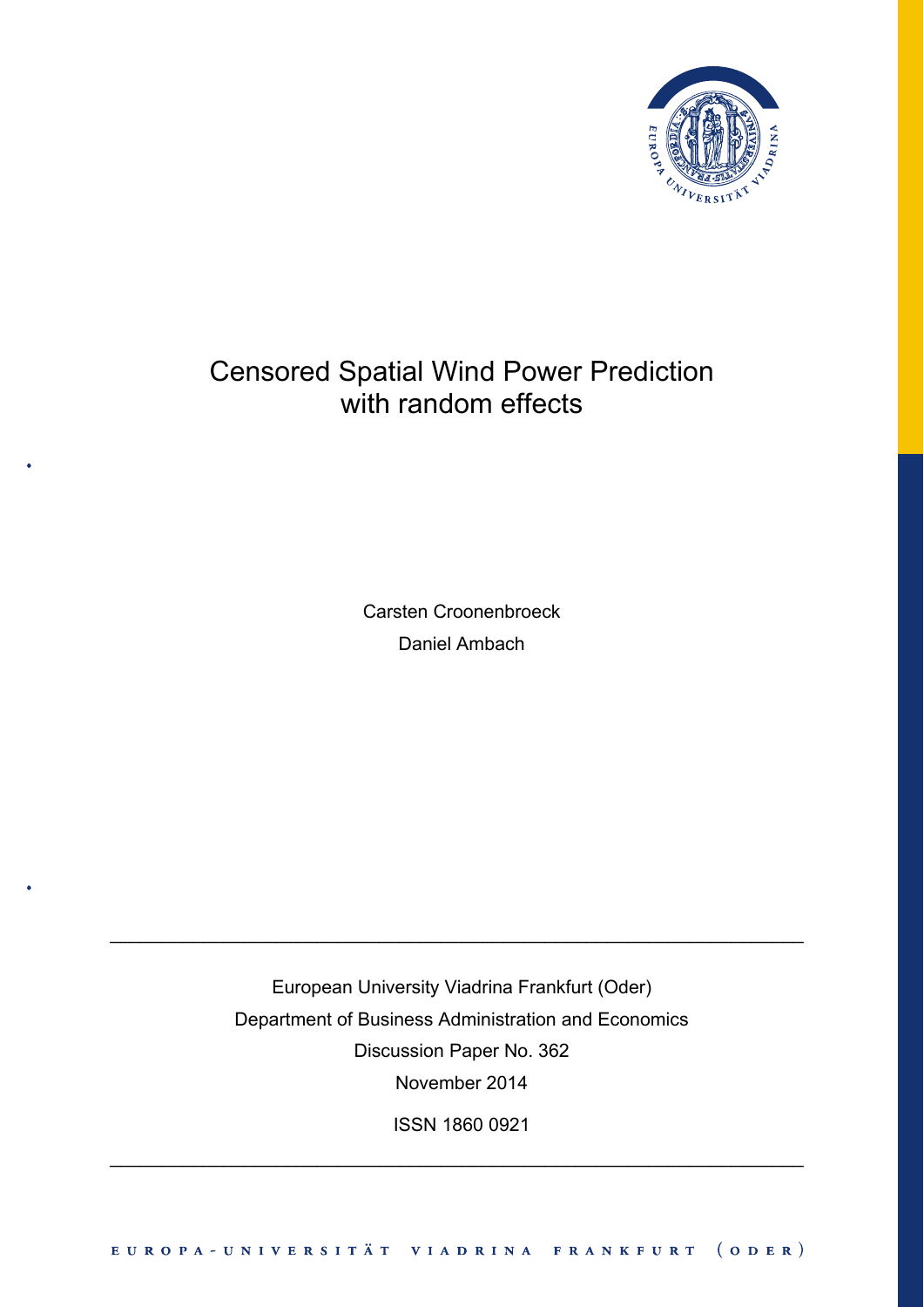### **Censored Spatial Wind Power Prediction with Random Effects**

November 4, 2014

Carsten Croonenbroeck*<sup>a</sup>* and Daniel Ambach*<sup>b</sup>*

#### **Abstract**

We investigate the importance of taking the spatial interaction of turbines inside a wind park into account. This article provides two tests that check for wake effects and thus, take spatial interdependence into account. Those effects are suspected to have a negative influence on wind power production. Thereafter, we introduce a new modeling approach that is based on the Generalized Wind Power Prediction Tool (GWPPT) and therefore respects both-sided censoring of the data. Furthermore, the new model takes a Spatial Lag Model (SLM) specification into account and allows for random effects in the panel data. Finally, we provide a short empirical study that compares the forecasting accuracy of our model to the established models WPPT, GWPPT, and the naïve persistence predictor. We show that our new model provides significantly better forecasts than the established models.

**JEL classification:** C31, C34, E27, Q47 **Keywords:** Spatial Lag Model, Censored, Regression, Wind Power, Forecasting, Random Effects

#### **Addresses:**

*<sup>a</sup>* Corresponding Author: Carsten Croonenbroeck, European University Viadrina, Chair of Economics and Economic Theory (Macroeconomics), Post Box 1786, 15207 Frankfurt (Oder), Germany, Tel. +49 (0)335 5534 2701, Fax +49 (0)335 5534 72701, E-Mail: croonenbroeck@europa-uni.de.

*<sup>b</sup>* Daniel Ambach, European University Viadrina, Chair of Quantitative Methods and Statistics, Post Box 1786, 15207 Frankfurt (Oder), Germany, Tel. +49 (0)335 5534 2983, Fax +49 (0)335 5534 2233, E-Mail: ambach@europa-uni.de.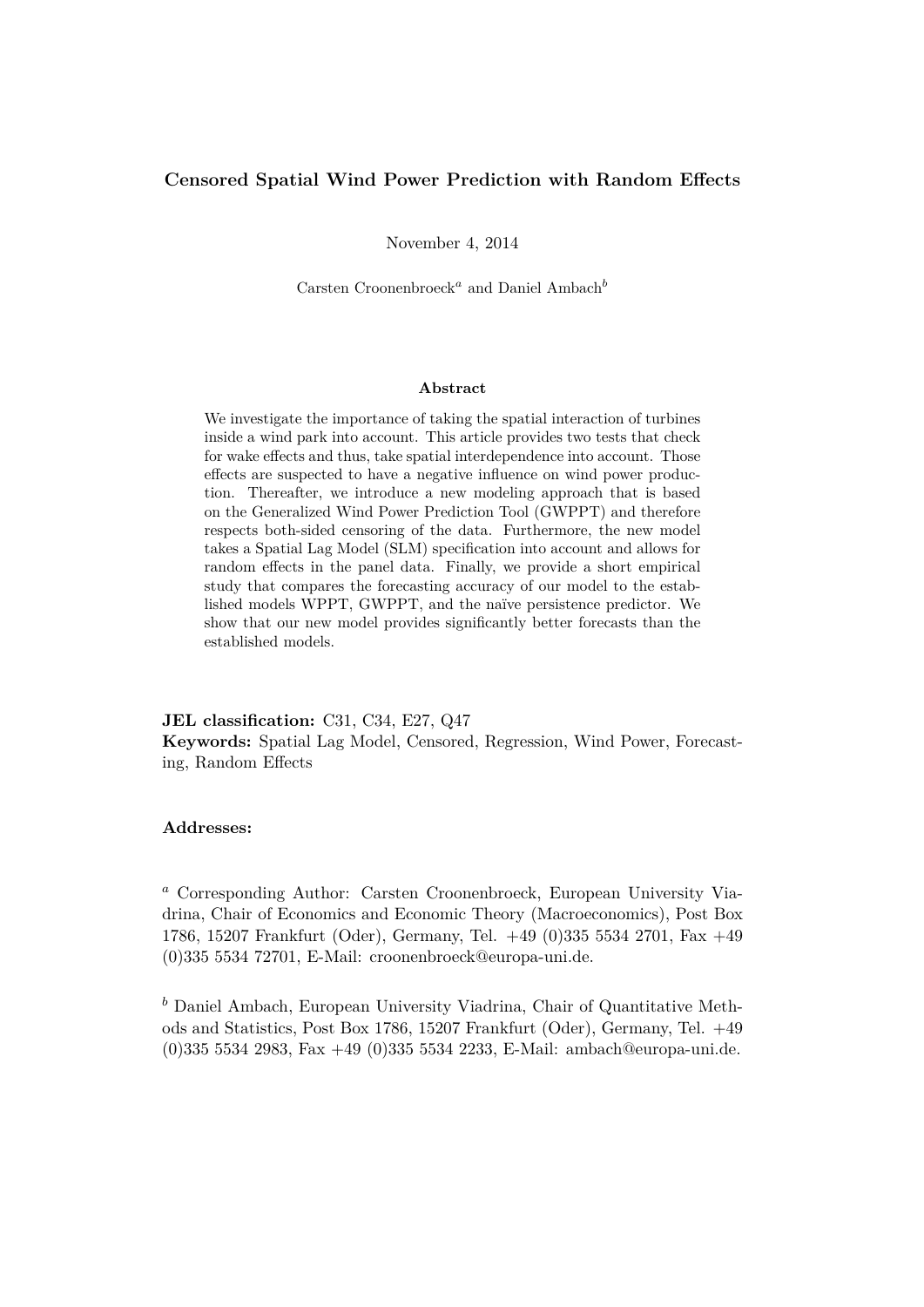### **Censored Spatial Wind Power Prediction with Random Effects**

November 4, 2014

#### **Abstract**

We investigate the importance of taking the spatial interaction of turbines inside a wind park into account. This article provides two tests that check for wake effects and thus, take spatial interdependence into account. Those effects are suspected to have a negative influence on wind power production. Thereafter, we introduce a new modeling approach that is based on the Generalized Wind Power Prediction Tool (GWPPT) and therefore respects both-sided censoring of the data. Furthermore, the new model takes a Spatial Lag Model (SLM) specification into account and allows for random effects in the panel data. Finally, we provide a short empirical study that compares the forecasting accuracy of our model to the established models WPPT, GWPPT, and the naïve persistence predictor. We show that our new model provides significantly better forecasts than the established models.

**JEL classification:** C31, C34, E27, Q47 **Keywords:** Spatial Lag Model, Censored, Regression, Wind Power, Forecasting, Random Effects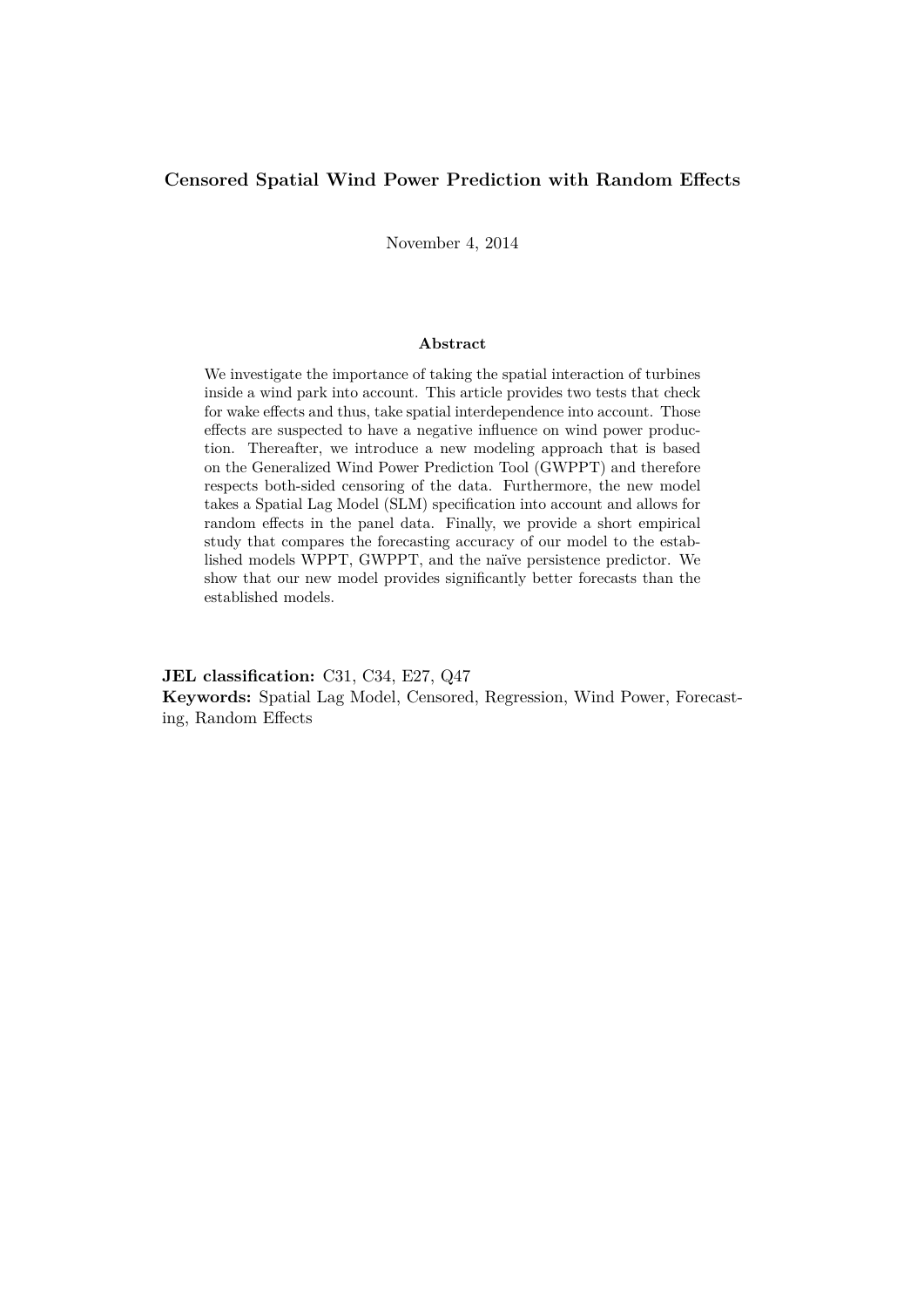### **1 Introduction**

Research on wind power forecasting has been manifold in recent years. Lei et al. (2009) as well as Giebel et al. (2011) provide a brief overview of the wide range of model types, whether they may focus on wind speed forecasting or on wind power forecasting directly. Models may approach the problem of wind power forecasting from different perspectives. There are physics based, engineering, meteorological or statistical approaches. Engineering models utilize machine learning algorithms, for instance, Artificial Neural Networks (ANNs) or Support Vector Machines (SVMs). Stochastic models may be based on univariate time series approaches like periodic autoregressive moving average processes (ARMA). One state-of-the-art model for wind power predictions is the Generalized Wind Power Prediction Tool (GWPPT), as introduced by Croonenbroeck and Dahl (2014). GWPPT is the generalization of the Wind Power Prediction Tool (WPPT) by Nielsen et al. (2007), which has come to broad worldwide usage. While WPPT is based on a linear estimation of the relationship between wind speed and wind power (Power Curve) and a diurnal Fourier Series, GWPPT additionally takes wind direction into account and also considers the non-linearity of the Power Curve by using a both-sided censored estimation procedure.

However, most models do not exploit the spatial distribution of their target turbines. Alexiadis et al. (1999) provide early work on spatial analysis and use an ANN to obtain both wind speed and wind power forecasts. Damousis et al. (2004) combine spatial modeling with a genetic algorithm to fit and predict their data. More recently, Han and Chang (2010) use a simulation study to analyze the impact of spatial and time correlation on wind power forecasting accuracy. Hering and Genton (2010) as well as Xie et al. (2011) cover the spatial dependence structure by regime switching models. Following these research contributions, Díaz et al. (2014) sum up the importance of taking the spatial composition of wind parks into account. They state: "In clusters of wind generators spread over small geographic areas, the spatial correlation of wind power production is strong."

Forecasting wind power for several turbines located in one wind park may benefit from the exploitation of the spatial arrangement of the turbines. Clearly, if two turbines are in a row (given the respective wind direction), there should be some interaction. Here, we have to consider wake effects, as discussed by Kim et al. (2015). Therefore, we observe that the wind direction has a local influence on the wind speed at the turbines in a wind park. Furthermore, spatial correlation is very much likely. Taking it into consideration may be of avail for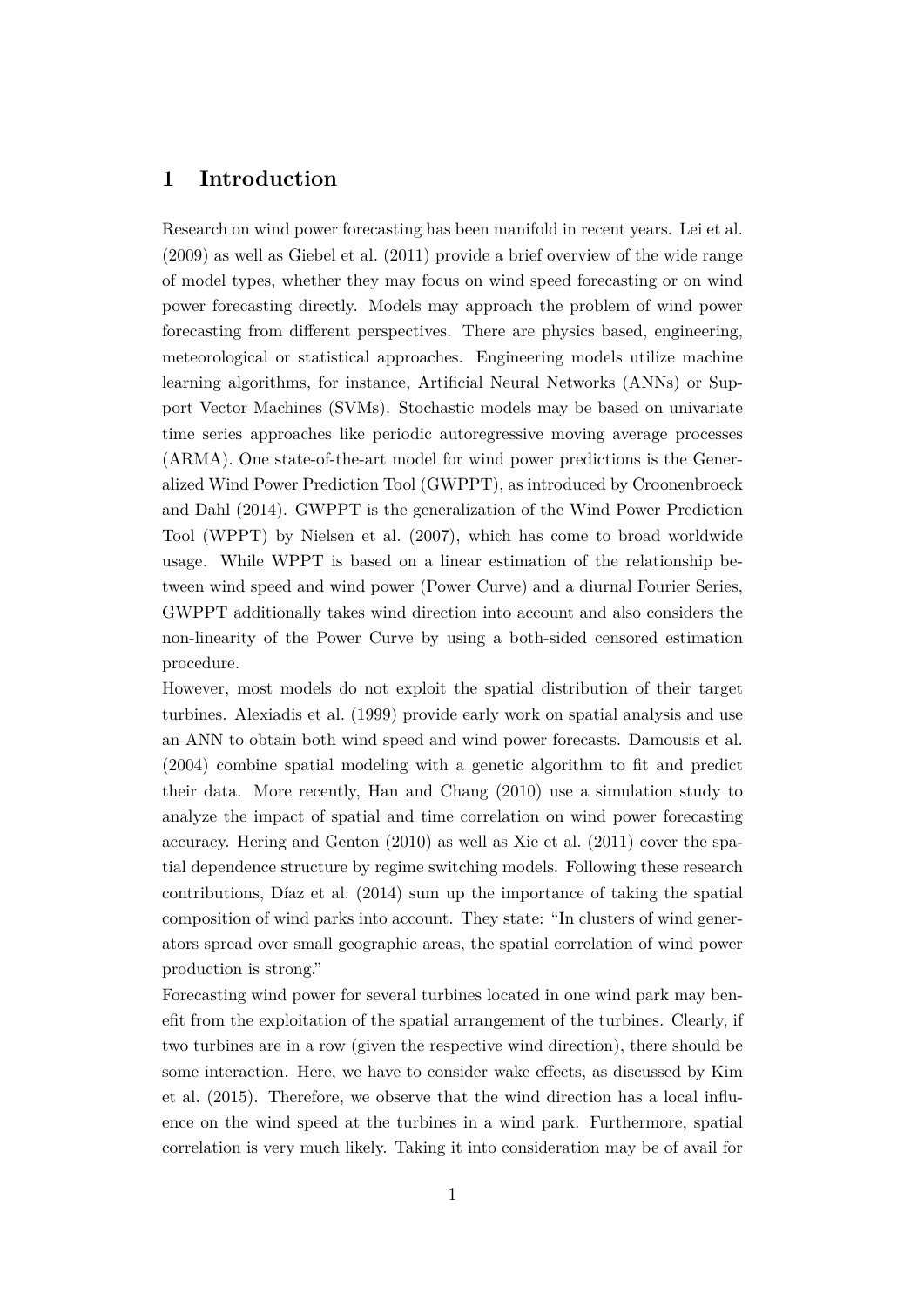forecasting models.

In this article, we first introduce several straight-forward test approaches for empirical wake effect analysis. That provided, we base our forecasting model on GWPPT, but introduce a spatial generalization of it that also takes random effects into account. We show that our new model is capable of improving out-of-sample forecasting accuracy by a severe degree over the plain GWPPT model.

The article is structured as follows. Section 2 presents the data structure and investigates properties of the actual observed wind park. In Section 3 we introduce the model and discuss its in-sample performance and properties. Section 4 sheds light on out-of-sample results and Section 5 concludes.

# **2 Description and analysis of the data set**

The wind power data set used in this article is a high-frequency series collected in Germany. It consists of four different Fuhrländer FL MD 77 turbines located at one wind park. The observed wind park is situated in a rural plain region. The area has a slight roughness with fields and some forests. Due to a nondisclosure agreement, the specific locations cannot be revealed. However, Figure 1 presents a stylized map of the turbine's arrangement. The turbines, labeled Turbine A to D, exhibit a power range of each [0; 1500] kW and write sensor data to log files at a frequency of ten minutes. The observed time frame spans from November 1, 2010 to November 5, 2012, so there are 105984 observations per turbine.



Figure 1. Stylized map of the wind park investigated.

The four turbines represent the individuals in our panel data structure. Therefore, the balanced panel consists of  $i = 1, \ldots, n; n = 4$  individuals (turbines), each containing  $t = 1, \ldots, T; T = 105984$  observations, which yields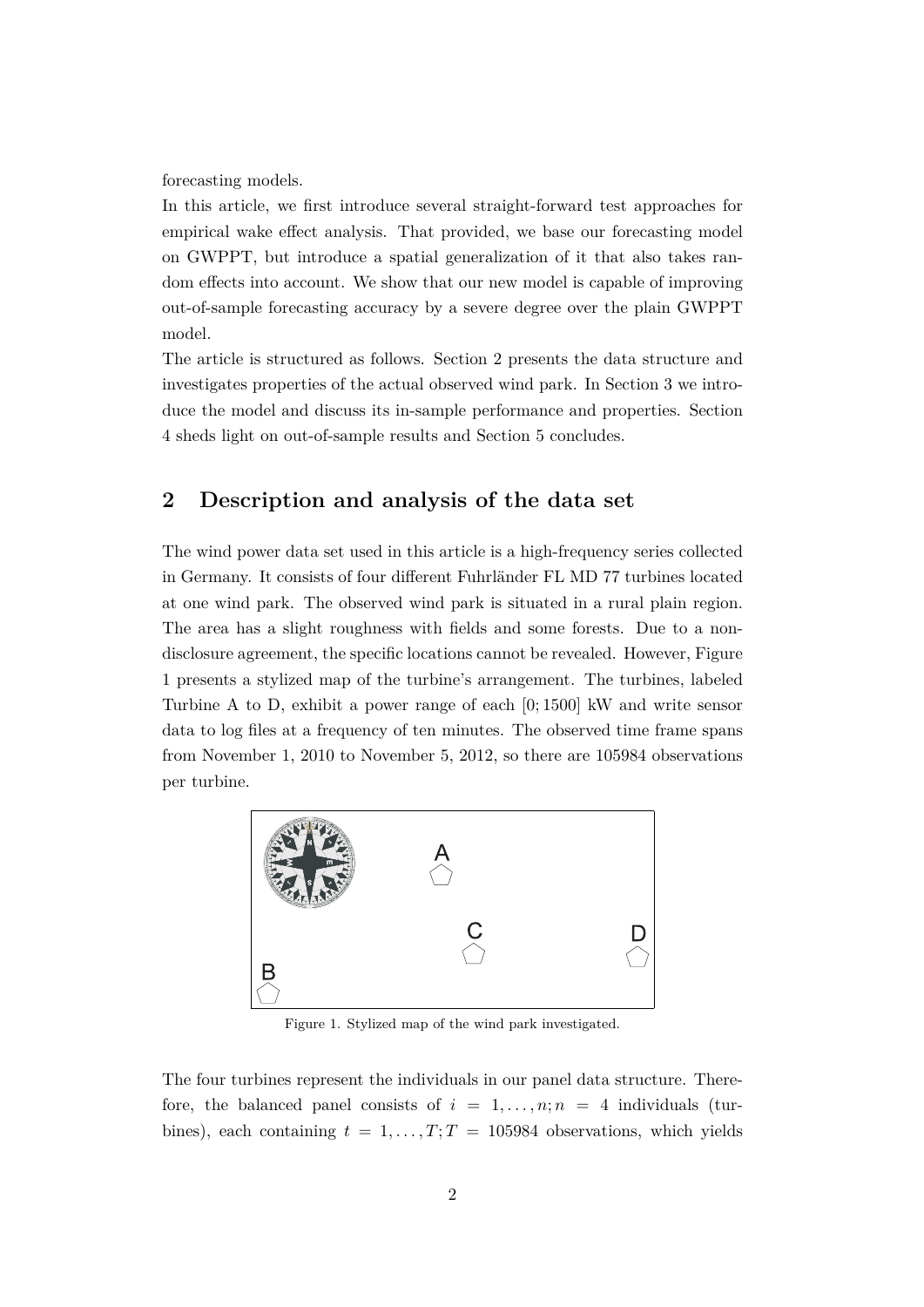|                 | Wind speed | Power   | Azimuth |
|-----------------|------------|---------|---------|
| Minimum         | 0.4        | $-19.0$ | 2       |
| First quantile  | 3.4        | 0.0     | 117     |
| Median          | 5.1        | 124.0   | 209     |
| Mean            | 5.2        | 224.9   | 189     |
| Third quantile  | 6.7        | 323.7   | 252     |
| Maximum         | 19.3       | 1542.0  | 357     |
| Variance        | 6.1        | 81050.3 | 6890.3  |
| <b>Skewness</b> | 0.5        | 1.8     | $-0.4$  |
| Kurtosis        | $3.5\,$    | 6.6     | 2.1     |

 $nT = N = 423936$  observations in total. Table 1 shows descriptive statistics of the data set.

Table 1. Descriptive table of the data set. Wind speed denoted in m/s, Power in kW, Azimuth in degrees,  $0° =$  north, clockwise.

Spatial dependencies inside a wind park are expected to be caused by wake induced turbulence effects. Wind wakes are created by upwind turbines and influence downwind turbines. As wind direction determines which turbines are upwind or downwind, the direction itself has a direct impact on the wind power production. As wake effects subside with increasing distances, we expect that turbines at rather short distances (as it is usual in typical wind parks) have a strong impact on each other. However, as Kim et al. (2015) point out, this should hold true only for wind speeds above cut-in speed and below the region of rated output (see Figure 2).



Figure 2. Power function of the Fuhrländer FL MD 77.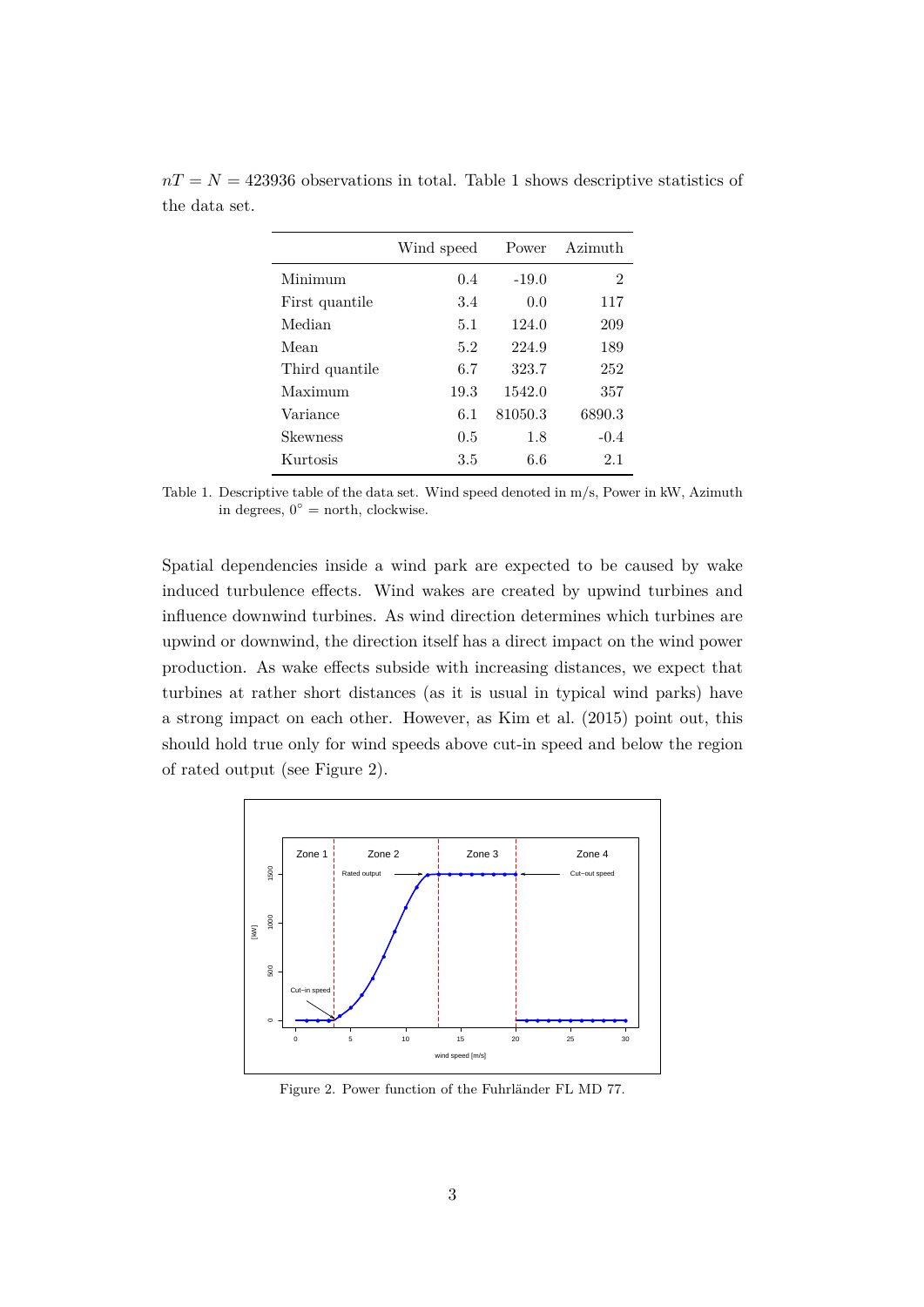Thus, if the wind speed reaches a certain zone, we observe either no spatial dependency (Zones 1 and 3) or we expect a dependency structure (Zone 2). For the latter case, we observe that the wind speed and the wind direction influence the wind power. However, there is no spatial dependence if the wind speed is below cut-in speed and the turbines do not work. The same holds in the rated output zone. Here, the wind can push the turbine to its maximum power load, even if turbulence is present. This hypothesis can be formulated by means of conditional expectations.

**Hypothesis 1.** *We observe two turbines, where Turbine 1 is an upwind turbine and Turbine 2 is a downwind one. If the wind speed is in Zone 2 (see Figure 2), we expect wake effects and as such, the wind power production at Turbine 1 should be significantly larger than that of Turbine 2. Formally, that test can be described as*

$$
\mathbb{E}\left[\mathcal{P}_1-\mathcal{P}_2\Big|\mathcal{A}_1\in\left[\mathcal{A}_1^l,\mathcal{A}_1^u\right],\mathcal{W}_1\in\left[\mathcal{W}_1^l,\mathcal{W}_1^u\right]\right]>0,
$$
\n(1)

*where*  $P_i$  *is the power production of Turbine i*,  $A_i$  *is the wind direction at Turbine i*, and  $W_i$  *is the wind speed at Turbine i. Furthermore,*  $A_i^l$  *is the lower bound of an interval of wind directions,* A*<sup>u</sup> i is the respective upper bound, and*  $\mathcal{W}_i^l$  and  $\mathcal{W}_i^u$  are the respective bounds of an interval of wind speeds.

For example, Turbine C is almost exactly in the wake of Turbine D, provided wind directions from the east. For this case, a wind directions interval is chosen to be  $A_D \in [80, 100]$ . Choosing a relevant wind speed interval, say,  $W_D \in [5, 8]$ , the test can be carried out by calculating the conditional mean and applying a simple t-Test. The aforementioned interval is within Zone 2 and therefore we expect a spatial dependence.

As an alternative, a test can aim directly at the perceived wind speeds at the turbine located inside the wake of another turbine.

**Hypothesis 2.** *Provided that Turbine 2 is a downwind turbine and Turbine 1 is an upwind turbine, the measured wind speed at Turbine 1 should be significantly larger than that of Turbine 2. Formally, that test can be described as*

$$
\mathbb{E}\left[\mathcal{W}_1 - \mathcal{W}_2 \middle| \mathcal{A}_1 \in \left[\mathcal{A}_1^l, \mathcal{A}_1^u\right]\right] > 0. \tag{2}
$$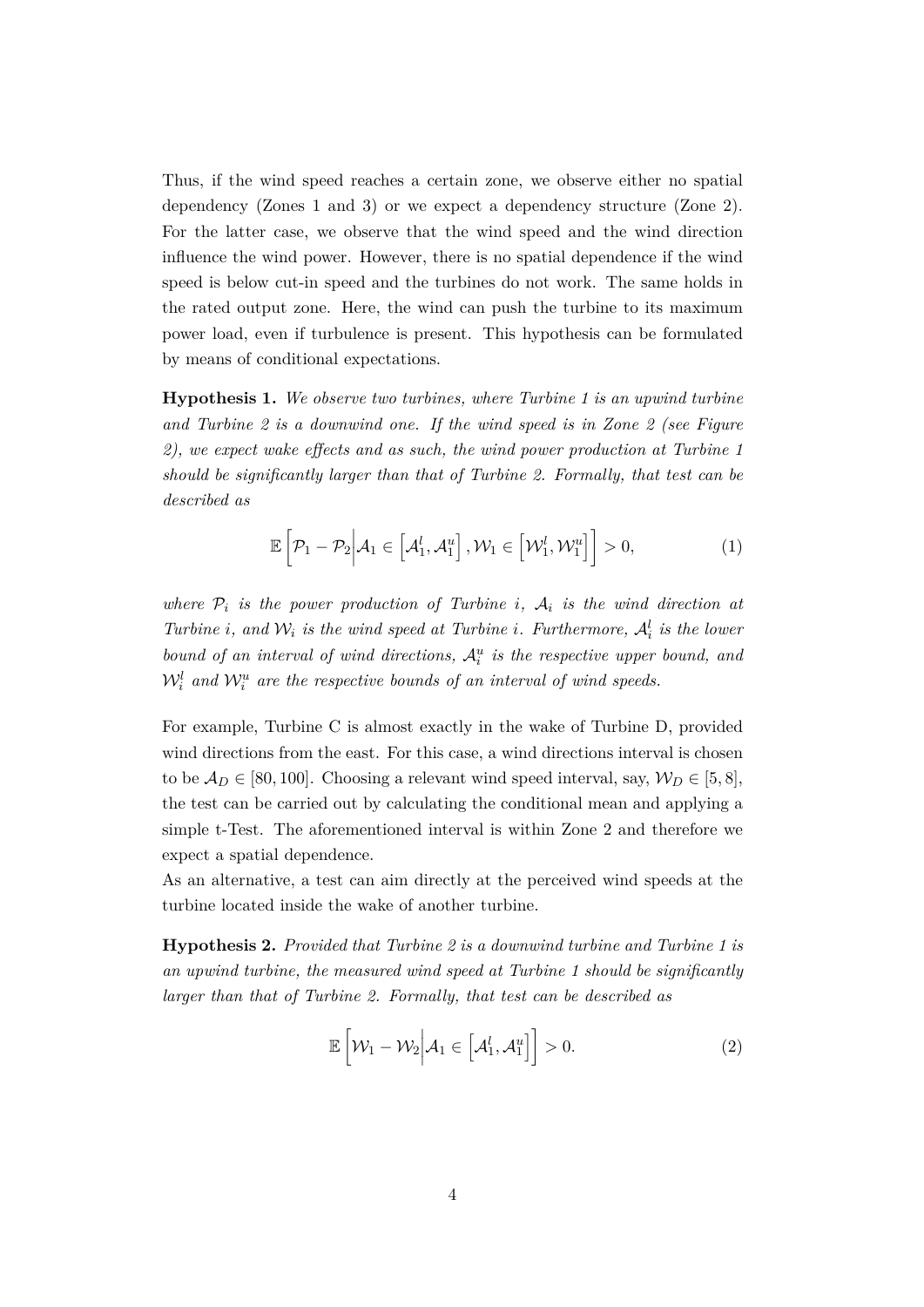| Turbine 1      | Turbine 2      | Wind speed | Wind direction | Test value -<br>Hyp. 1 | Test value -<br>Hyp. 2 |
|----------------|----------------|------------|----------------|------------------------|------------------------|
| Panel A        |                |            |                |                        |                        |
| D              | $\mathcal C$   | [5, 8]     | [80, 100]      | $***61.1624$           | $***0.2835$            |
| B              | $\overline{A}$ | [5, 8]     | [215, 235]     | $***57.2533$           | *** $0.4138$           |
| $\overline{C}$ | A              | [5, 8]     | [160, 180]     | ***73.7584             | $***0.3490$            |
| Panel B        |                |            |                |                        |                        |
| $\overline{C}$ | D              | [5, 8]     | [170, 190]     | 12.7457                | 0.0192                 |
| $\overline{A}$ | D              | [5, 8]     | [225, 225]     | 8.9184                 | 0.0927                 |
| B              | D              | [5, 8]     | [335, 355]     | 8.1284                 | $*0.1117$              |
| Panel C        |                |            |                |                        |                        |
| D              | C              | [0, 3]     | [80, 100]      | 0.4581                 | 0.0018                 |
| D              | C              | [14, 19]   | [80, 100]      | $*89.5643$             | $*1.0619$              |

Table 2. Several outcomes for empirical tests hypothesis 1 and 2. \*\*\*, \*\* and \* represent significance at 1%, 5%, and 10% level.

For our wind park, many constellations are possible. Table 2 provides a few examples. It presents test values for the selected turbine, the wind speed, the wind direction and the test values for hypotheses 1 and 2. In Panel A, we consider combinations of turbines where wake effects are present. Panel B shows results for constellations at which Turbine 1 is not upwind of Turbine 2. Panel C finally contains cross check values at which wake effects are possible, but wind speeds are too low or too high. Test results for Panel A are significant. Concerning Panels B and C, the test results are mostly insignificant. After all, we conclude that the spatial structure is important. Therefore, we construct a model that exploits the spatial interdependency for the in-sample fit and out-of-sample forecasting.

# **3 Model description and its in-sample properties**

As a first approach, we exploit the panel structure of our data set by using classical panel estimation procedures. That is, we extend the GWPPT specification for a panel notation:

$$
\hat{x}_{i,t+k} = m + \alpha_1 \cdot x_{i,t} + \alpha_2 \cdot x_{i,t-1} + b_1 \cdot w_{i,t+k|t} + b_2 \cdot w_{i,t+k|t}^2 + \delta \cdot a_{i,t+k} \n+ d_1^c \cdot \cos\left(\frac{2\pi d_{t+k}}{144}\right) + d_2^c \cdot \cos\left(\frac{4\pi d_{t+k}}{144}\right) \n+ d_1^s \cdot \sin\left(\frac{2\pi d_{t+k}}{144}\right) + d_2^s \cdot \sin\left(\frac{4\pi d_{t+k}}{144}\right) + \varepsilon_{i,t+k},
$$
 (3)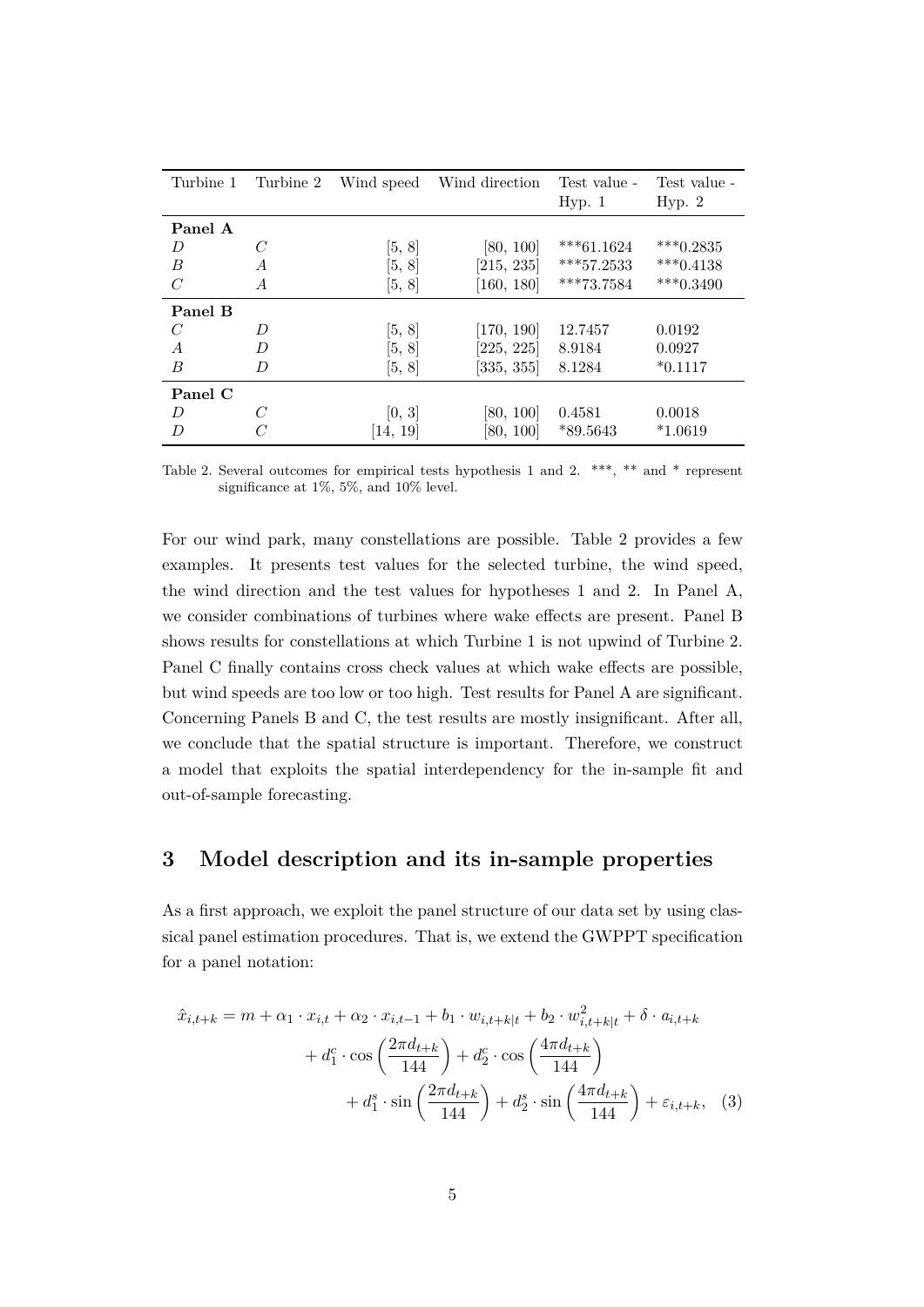where  $x_{i,t}$  is the power production of Turbine *i* at time *t*,  $w_{i,t+k|t}$  is the wind speed at time  $t + k$  given time  $t$ ,  $a_{i,t}$  is the wind direction<sup>1</sup>, and  $d_t$  is the time of the day for observation *t*.  $\varepsilon_{i,t} = \theta_i + \xi_t + \omega_{i,t}$ , where  $\theta_i$  denotes the individual effects,  $\xi_t$  denotes the time effects, and  $\omega_{i,t}$  is assumed to be Gaussian noise. Fuhrländer FL MD 77 Turbines are designed to operate at a maximum load of 1500 kW, so it can be assumed that any forecast that lies outside of an interval

of [0; 1500] is wrong. GWPPT makes use of this a-priori known information. The model imposes the following structure on wind power:

$$
x_{i,t}^* = \eta(\mathbf{z}_{i,t}) + \varepsilon_{i,t},\tag{4}
$$

where  $z_{i,t}$  is the vector of explanatory variables,  $\eta$  is a linear function of  $z_{i,t}$ , and  $\varepsilon_{i,t}$  satisfies the assumptions above. GWPPT imposes a censored data structure, such that

$$
x_{i,t} = \begin{cases} l, & x_{i,t}^* \le l \\ x_{i,t}^*, & x_{i,t}^* \in (l, u) \\ u, & x_{i,t}^* \ge u, \end{cases}
$$
 (5)

where *l* and *u* are the lower and upper censoring points. Parameters are estimated using a generalized Tobit model. In the end, due to assumed Gaussian errors, the forecast is calculated by

$$
\hat{x}_{i,t+k} = (\Phi(f_2) - \Phi(f_1)) \cdot x_{i,t+k}^* + (\phi(f_1) - \phi(f_2)) \cdot \hat{\sigma} + u \cdot (1 - \Phi(f_2)), \quad (6)
$$

where

$$
f_1 = \frac{l - x_{i,t+k}^*}{\hat{\sigma}},\tag{7}
$$

$$
f_2 = \frac{u - x_{i,t+k}^*}{\hat{\sigma}},\tag{8}
$$

and  $\phi(\cdot)$  and  $\Phi(\cdot)$  denote normal PDF (Probability Density Function) and CDF (Cumulative Distribution Function), respectively.

Primarily, we use the classical linear panel estimation and therefore, the usual pooled vs. panel tests are performed. Hence, we calculate the test for unobserved heterogeneity, i.e., the Breusch-Pagan-Lagrange-Multiplier test. If the pooled assumption is rejected, a test for random effects vs. fixed effects, i.e. the Hausman test, is applied. From a theoretical point of view, we prefer a random effects model instead of a fixed effects model for two reasons:

<sup>&</sup>lt;sup>1</sup>Note that for WPPT,  $\delta = 0$ .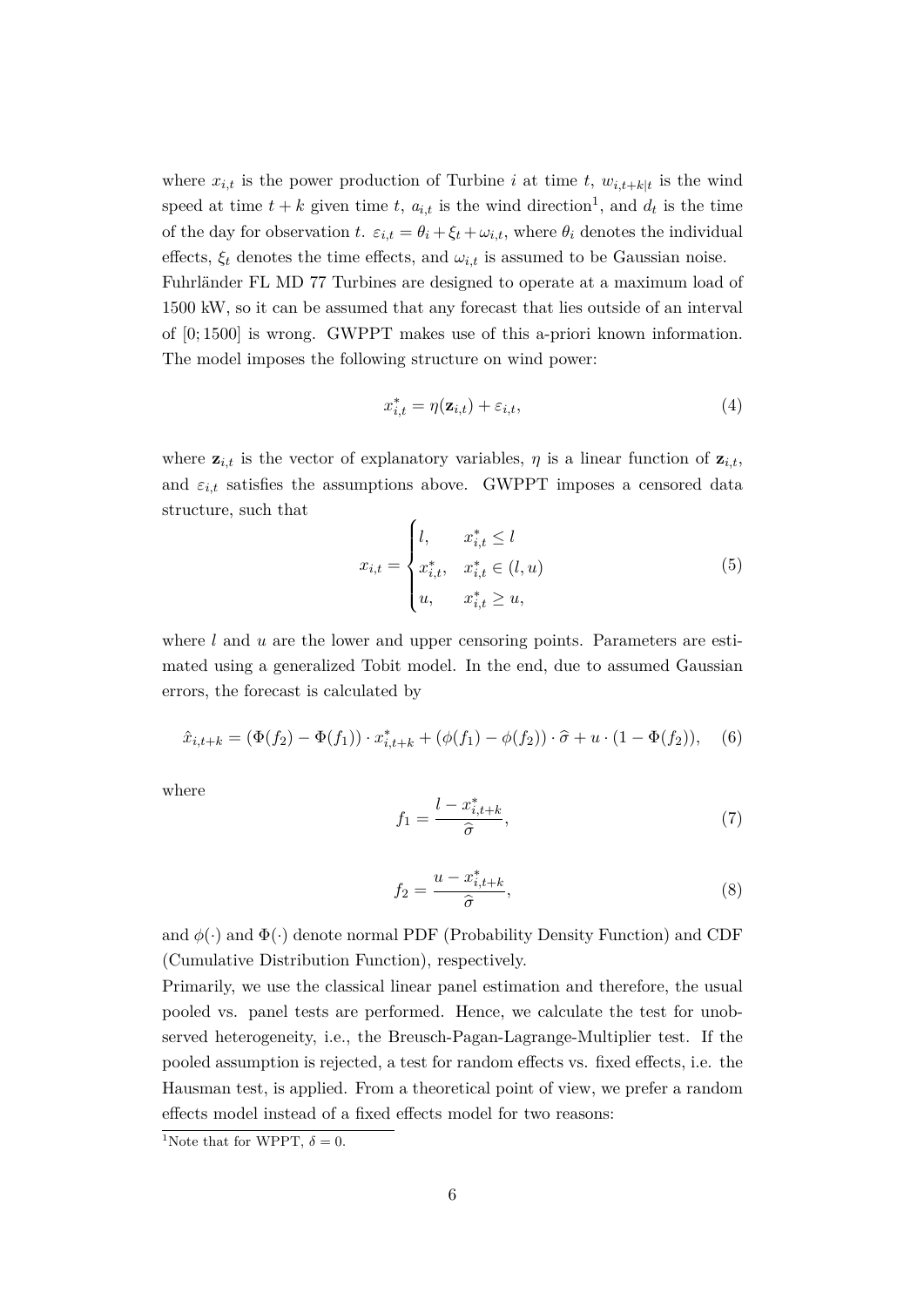**Conjecture 1.** *Fixed effects models assume unobserved heterogeneity to vary over individuals (here: Turbines), but to be constant across time for each individual. We do not assume this to be the case here. Unobserved (or: unobservable) factors may be different wearout for different turbines, different local weather conditions, unconsidered periodicity structure or weather-dependent conditions not accounted for in the underlying WPPT model, such as, e.g., air pressure. None of these factors can be assumed to be constant over time, at least not for time periods longer than "very short" ones.*

**Conjecture 2.** *Random effects estimators are more efficient, given regressors are strictly exogenous. The regressors in our model are wind speed, wind direction and time. It would be absurd to consider any of those be influenced by wind power itself, the regressand. Thus, exogeneity can safely be assumed.*

Empirically, we reject the hypothesis of a pooled structure ( $p \leq 0.0001$ ) and decide for random instead of fixed effects ( $p = 0.6457$ ). Additionally, we check for spatial autocorrelation using the standard Moran's I test as discussed by Li et al.  $(2007)$ . The null hypothesis of no spatial autocorrelation is clearly rejected  $(p = 0.0079)$ . Consequently, the encouraging spatial and panel test results guide us to use a spatial model. Thus, we motivate the Spatial Lag Model (SLM):<sup>2</sup>

$$
\hat{x}_{i,t+k} = \lambda \sum_{j=1}^{N} \varpi_{i,j} \hat{x}_{j,t+k} + \alpha_1 \cdot x_{i,t} + \alpha_2 \cdot x_{i,t-1} + b_1 \cdot w_{i,t+k|t} + b_2 \cdot w_{i,t+k|t}^2 + \delta \cdot A_{i,t+k} \n+ d_1^c \cdot \cos\left(\frac{2\pi d_{t+k}}{144}\right) + d_2^c \cdot \cos\left(\frac{4\pi d_{t+k}}{144}\right) \n+ d_1^s \cdot \sin\left(\frac{2\pi d_{t+k}}{144}\right) + d_2^s \cdot \sin\left(\frac{4\pi d_{t+k}}{144}\right) + \varepsilon_{i,t+k}, \quad (9)
$$

where  $\lambda$  denotes the interaction term and  $\overline{\omega}_{i,j}$  is the *i,j*<sup>th</sup> element of a nonnegative,  $N \times N$ -dimensional weighting matrix *W*. As the panel structure is balanced, we generate the weighting matrix by defining a symmetric *n*-dimensional inverse distance matrix  $\Omega$  containing the interconnected reciprocal distances of the Turbines<sup>3</sup> and then Kronecker-multiplying it by a T-dimensional matrix of ones, i.e.

<sup>&</sup>lt;sup>2</sup>We also check several Spatial Error Model (SEM) and Spatial Durbin Model (SDM) specifications, but the tests described by Elhorst (2010) guide us to use SLM modeling.

 ${}^{3}$ For some further applications, that matrix should also be row-normalized.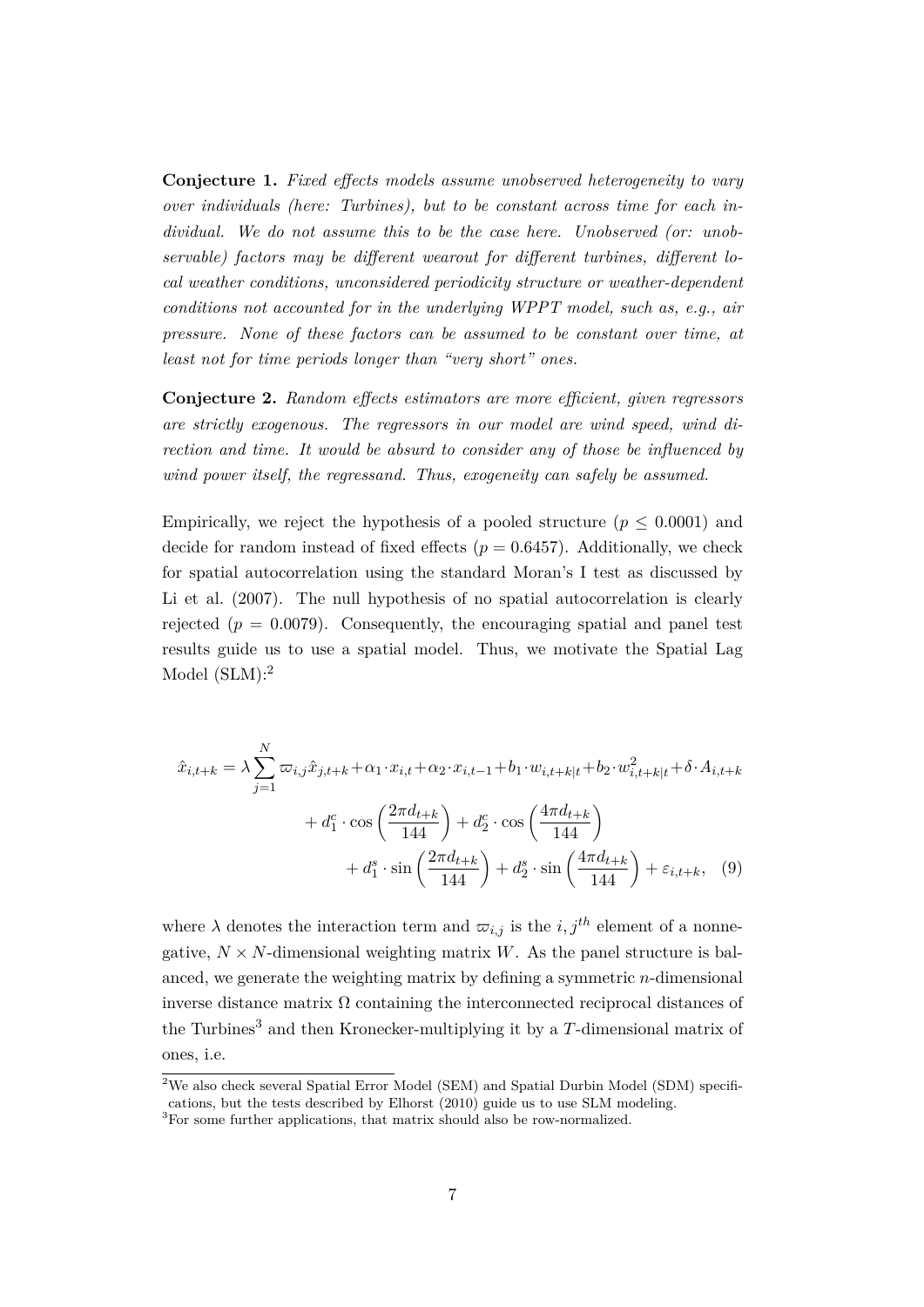$$
W = \Omega \bigotimes \iota_T \iota'_T,\tag{10}
$$

where  $\iota_T$  is a *T*-dimensional column vector of ones. The empirical distance matrix  $\Omega$  for our wind park is

$$
\Omega = \begin{pmatrix} 0 & \frac{1}{118} & \frac{1}{48} & \frac{1}{121} \\ \frac{1}{118} & 0 & \frac{1}{119} & \frac{1}{211} \\ \frac{1}{48} & \frac{1}{119} & 0 & \frac{1}{93} \\ \frac{1}{121} & \frac{1}{211} & \frac{1}{93} & 0 \end{pmatrix} . \tag{11}
$$

For the censored random effects estimation procedure, we apply the maximum likelihood approach as described by Henningsen (2010):

$$
L_{i} = \int_{-\infty}^{\infty} \left( \prod_{t=1}^{T_{i}} \left( \Phi \left( \frac{l - x_{it}^{T} \beta - \theta_{i}}{\sigma_{\omega}} \right) \right)^{I_{it}^{l}} \left( \Phi \left( \frac{x_{it}^{T} \beta + \theta_{i} - u}{\sigma_{\omega}} \right) \right)^{I_{it}^{u}}
$$

$$
\left( \frac{1}{\sigma_{\omega}} \phi \left( \frac{y_{it} - x_{it}^{T} \beta - \theta_{i}}{\sigma_{\omega}} \right) \right)^{(1 - I_{it}^{l} - I_{it}^{u})} \phi \left( \frac{\theta_{i}}{\sigma_{\theta}} \right) d\theta_{i}, \qquad (12)
$$

where  $\beta$  is the vector of parameters. Furthermore, the log-likelihood is given by  $\log L = \sum_{i=1}^{N} \log L_i$ . The appendix shows the Gauss-Hermite quadrature to solve the integral of the likelihood function.

Table 3 presents the estimation results. All estimates show the expected sign. Three of four Fourier coefficients are insignificant, but this is quite usual in the estimates. The terms represent the diurnal periodicity as introduced for the plain WPPT. The interaction term  $\lambda$  shows a negative sign, representing that the smaller the reciprocal distance (or: the greater the distance) between a pair of Turbines, the greater the power production. In other words, increasing distance leads to decreasing negative influence like wake effects or other spatial dependency impacts.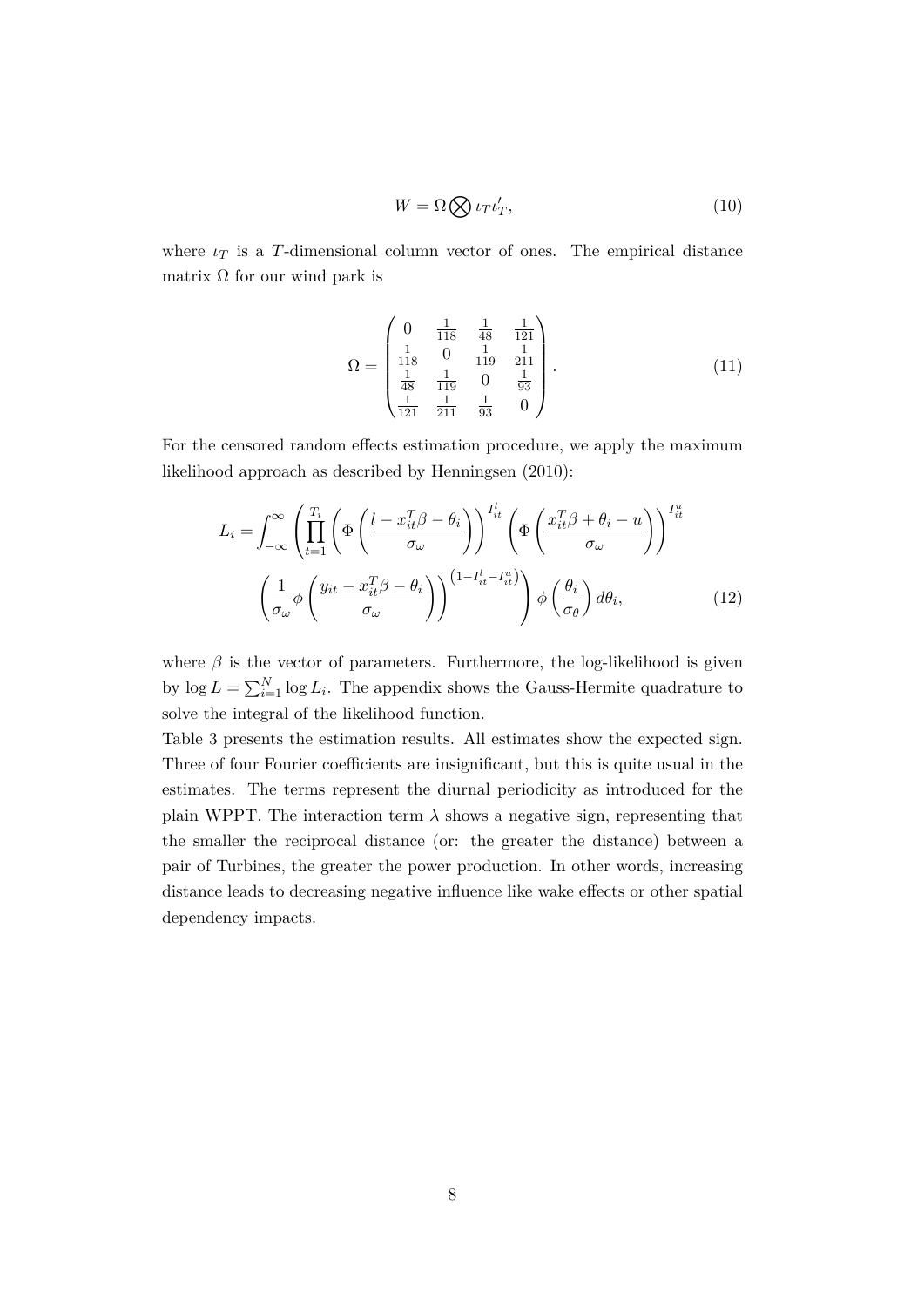| Coefficient   | Estimate     |
|---------------|--------------|
| $\alpha_1$    | $***1.7345$  |
| $\alpha_2$    | $***1.1635$  |
| $b_1$         | $***43.8164$ |
| b,            | $***22.5735$ |
| δ             | $***-0.0315$ |
| $d_1^c$       | $**9.1893$   |
| $d_2^c$       | 3.6844       |
| $d_1^s$       | 1.3466       |
| $d_2^s$       | 2.3454       |
| $\lambda$     | ***-7.3623   |
| pseudo- $R^2$ | 0.9624       |

Table 3. Estimation results of the censored spatial random effects model. Dependent variable: Wind power. \*\*\*, \*\* and \* represent significance at  $1\%$ , 5%, and  $10\%$  level.

### **4 Out-of-sample results**

Giebel et al. (2011) suggest to use standardized Root Mean Squared Errors (sRMSE) for the comparison of wind power forecasts. The sRMSE is derived by standardizing the RMSE to the basis of the turbine's maximum power output. Thereby, sRMSE values can be compared across several types of Turbines as well as throughout entire wind parks.

For our comparison study, out-of-sample forecasts are calculated. Initially, roughly 60% of the entire time frame (approximately 60000 observations per Turbine) are used as training data. The considered high frequency observations for the in-sample model calibration start from November 1, 2010 and reach to December 7, 2011. Subsequently, we calculate forecasts for 1000 randomly selected observations in the out-of-sample time frame for forecasting horizons of up to 36 hours, which are 216 steps ahead.

The spatial GWPPT model (spGWPPT) derived here is compared to GW-PPT, WPPT and the naïve forecast. The naïve model  $\hat{x}_{t+k} = x_t$  is a common benchmark in the literature (see, e.g., Costa et al., 2008, or Giebel et al., 2011). Figure 3 presents sRMSE values for Turbine A, for all models and forecasting horizons. While all models, even the primitive persistence model, show low values of sRMSE in short term forecasting horizons, the naïve forecast is clearly outperformed by WPPT at forecasting horizons of 36 steps (6 hours) and longer. However, GWPPT outperforms WPPT significantly. GWPPT shows an interesting behavior. Around 144 steps ahead (24 hours), sRMSE decreases. This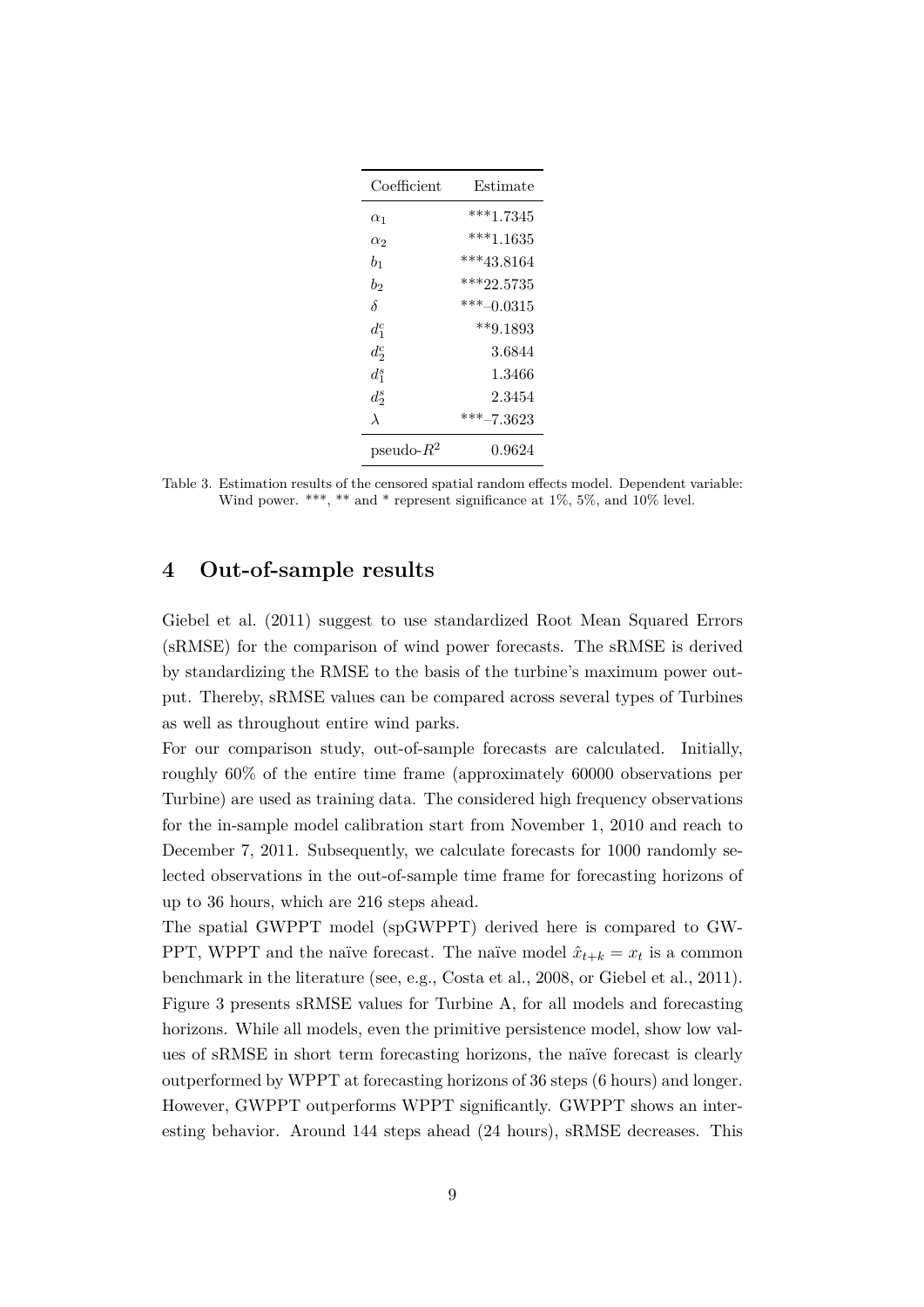can be explained by diurnal periodicity: At daily periods, it may be that the forecaster actually returns better forecasts than at shorter forecasting horizons. This can also be seen for other Turbines. The new spGWPPT model provides by far the lowest aggregated error measures, suggesting that respecting the Turbines' spatial interaction provides a good share of additional forecasting accuracy. Also, spWPPT does not increase so drastically at increasing forecasting horizons. This suggests that spWPPT could also be used for longer forecasting horizons. Similar results hold true for the other Turbines, as Figure 4 shows. Table 4 presents sRMSE results for selected forecasting horizons  $(1 \text{ step} = 10$ minutes,  $72$  steps = 12 hours,  $144$  steps = 24 hours,  $216$  steps = 36 hours). Lowest ("best") values are in bold. In almost all cases, spGWPPT provides the best forecasting accuracy. Furthermore, the Table shows the percentage difference between spGWPPT and the second best model, GWPPT. However, there are cases of significant decrease or insignificant effects, in almost all cases, the accuracy is significantly increased (according to Diebold-Mariano tests). From that we conclude that the newly suggested model provides important enhancements to the field of wind power forecasting.



Figure 3. sRMSE for all models and all forecasting horizons, Turbine A, based on 1000 randomly selected observations in the out-of-sample time frame.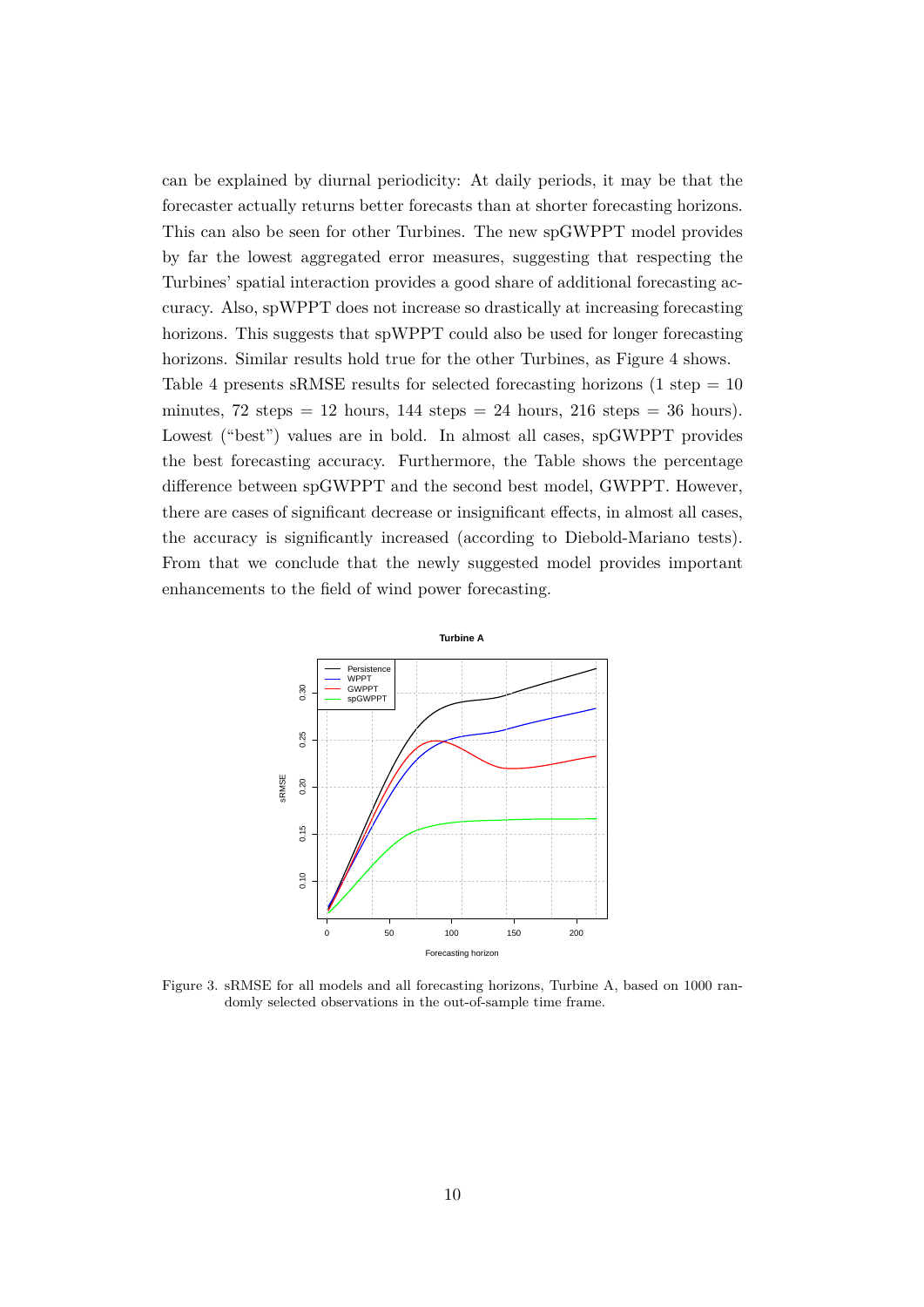|           | Persistence | WPPT   | <b>GWPPT</b> | spGWPPT | GWPPT vs. spGWPPT |
|-----------|-------------|--------|--------------|---------|-------------------|
| Turbine A |             |        |              |         |                   |
| 1 Step    | 0.0705      | 0.0729 | 0.0706       | 0.0660  | ***+7.0\%         |
| 72 Steps  | 0.2623      | 0.2291 | 0.2427       | 0.1540  | $***+57.6\%$      |
| 144 Steps | 0.2980      | 0.2615 | 0.2191       | 0.1652  | $***+32.6\%$      |
| 216 Steps | 0.3261      | 0.2838 | 0.2329       | 0.1663  | ***+40.1\%        |
| Turbine B |             |        |              |         |                   |
| 1 Step    | 0.0722      | 0.0757 | 0.0606       | 0.0701  | ***-13.5%         |
| 72 Steps  | 0.2685      | 0.2238 | 0.3098       | 0.1716  | ***+80.5%         |
| 144 Steps | 0.3030      | 0.2704 | 0.2339       | 0.1865  | ***+25.4%         |
| 216 Steps | 0.3271      | 0.2957 | 0.2381       | 0.1881  | $***+26.6\%$      |
| Turbine C |             |        |              |         |                   |
| 1 Step    | 0.0773      | 0.0800 | 0.0606       | 0.0636  | $***-4.7\%$       |
| 72 Steps  | 0.2720      | 0.2299 | 0.1781       | 0.1748  | $+1.9\%$          |
| 144 Steps | 0.3068      | 0.2784 | 0.1993       | 0.1899  | $+4.9\%$          |
| 216 Steps | 0.3343      | 0.3086 | 0.2028       | 0.1905  | $+6.5\%$          |
| Turbine D |             |        |              |         |                   |
| 1 Step    | 0.0767      | 0.0823 | 0.0698       | 0.0630  | $***+10.8\%$      |
| 72 Steps  | 0.2703      | 0.2373 | 0.1767       | 0.1685  | $+4.9\%$          |
| 144 Steps | 0.3026      | 0.2807 | 0.1943       | 0.1802  | $+7.8\%$          |
| 216 Steps | 0.3301      | 0.2992 | 0.2032       | 0.1801  | $+12.8\%$         |

Table 4. sRMSE results per Turbine and forecasting horizon. \*\*\*, \*\* and \* represent significance at 1%, 5%, and 10% level, according to Diebold-Mariano tests. Lowest ("best") values are in bold.



Figure 4. sRMSE for all models and all forecasting horizons, Turbines A to D, based on 1000 randomly selected observations in the out-of-sample time frame.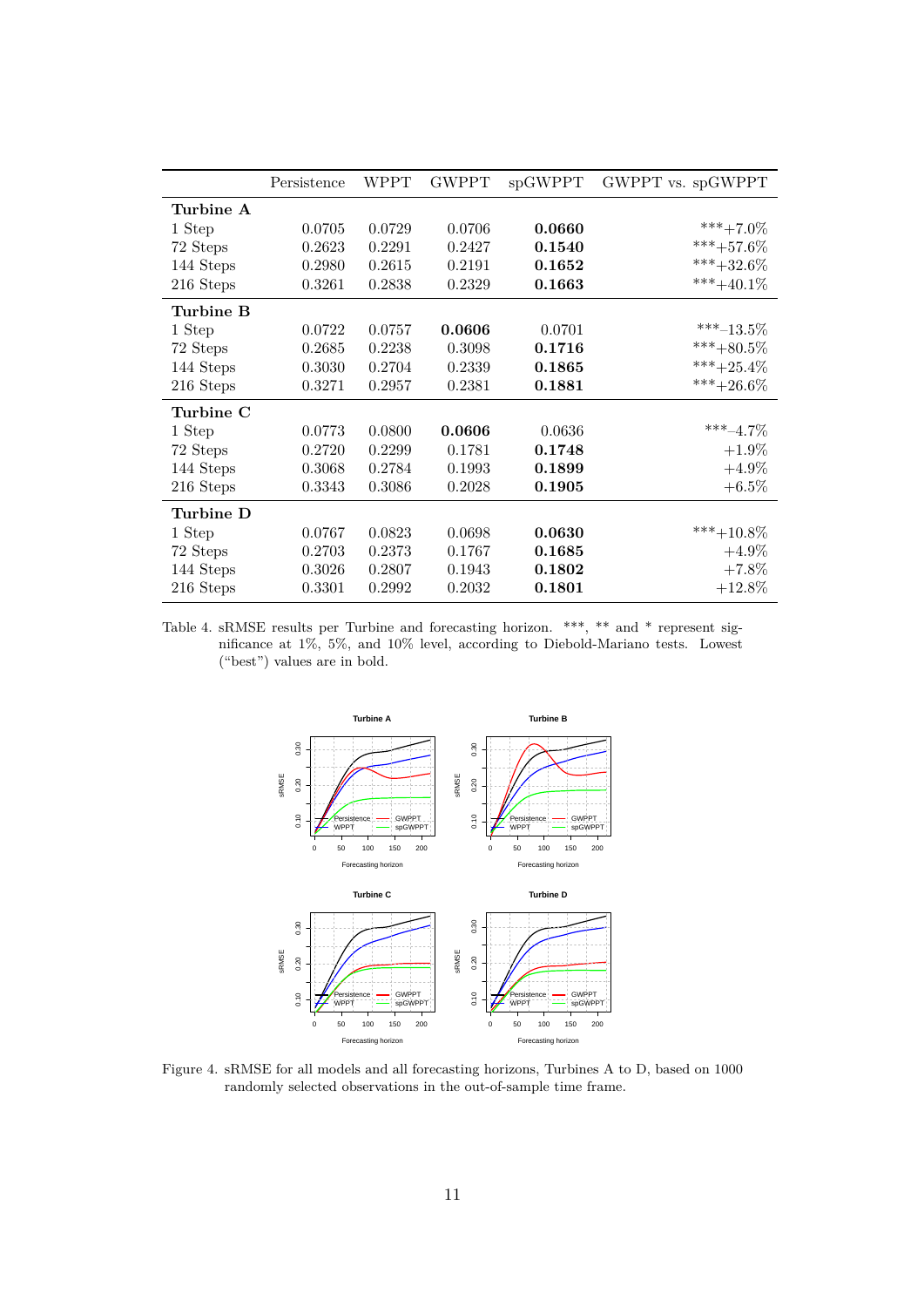## **5 Conclusion**

In this article we discuss the impact of the spatial interaction between several turbines located in close proximity, a typical arrangement of wind parks. First, we provide two tests to check for wake effects and their suspected negative influence on power production. Based on that, we introduce a Spatial Lag Model specification for a data set of four turbines. We generalize the GWPPT model and respect both-sided censoring of the data as well as random effects inside the panel data structure. An empirical comparison of forecasting performance shows that the newly proposed model provides significantly increased prediction accuracy compared to current state-of-the-art models.

# **Appendix**

Gauss-Hermite quadrature for approximating the integral in (12):

$$
L_{i} = \frac{1}{\sqrt{\pi}} \sum_{h=1}^{H} \zeta_{h} \left( \prod_{t=1}^{T_{i}} \left( \Phi \left( \frac{l - x_{it}^{T} \beta - \sqrt{2} \sigma_{\theta} \psi_{h}}{\sigma_{\omega}} \right) \right)^{I_{it}^{l}} \right)
$$

$$
\left( \Phi \left( \frac{x_{it}^{T} \beta + \sqrt{2} \sigma_{\theta} \psi_{h} - u}{\sigma_{\omega}} \right) \right)^{I_{it}^{u}}
$$

$$
\left( \frac{1}{\sigma_{\omega}} \phi \left( \frac{y_{it} - x_{it}^{T} \beta - \sqrt{2} \sigma_{\theta} \psi_{h}}{\sigma_{\omega}} \right)^{(1 - I_{it}^{l} - I_{it}^{u})} \right), \qquad (13)
$$

where H denotes the number of quadrature points,  $\psi_1, \ldots, \psi_H$  are the respective abscissae, and  $\zeta_1, \ldots, \zeta_H$  are the weights (see Greene, 2003, p. 693, and Henningsen, 2010).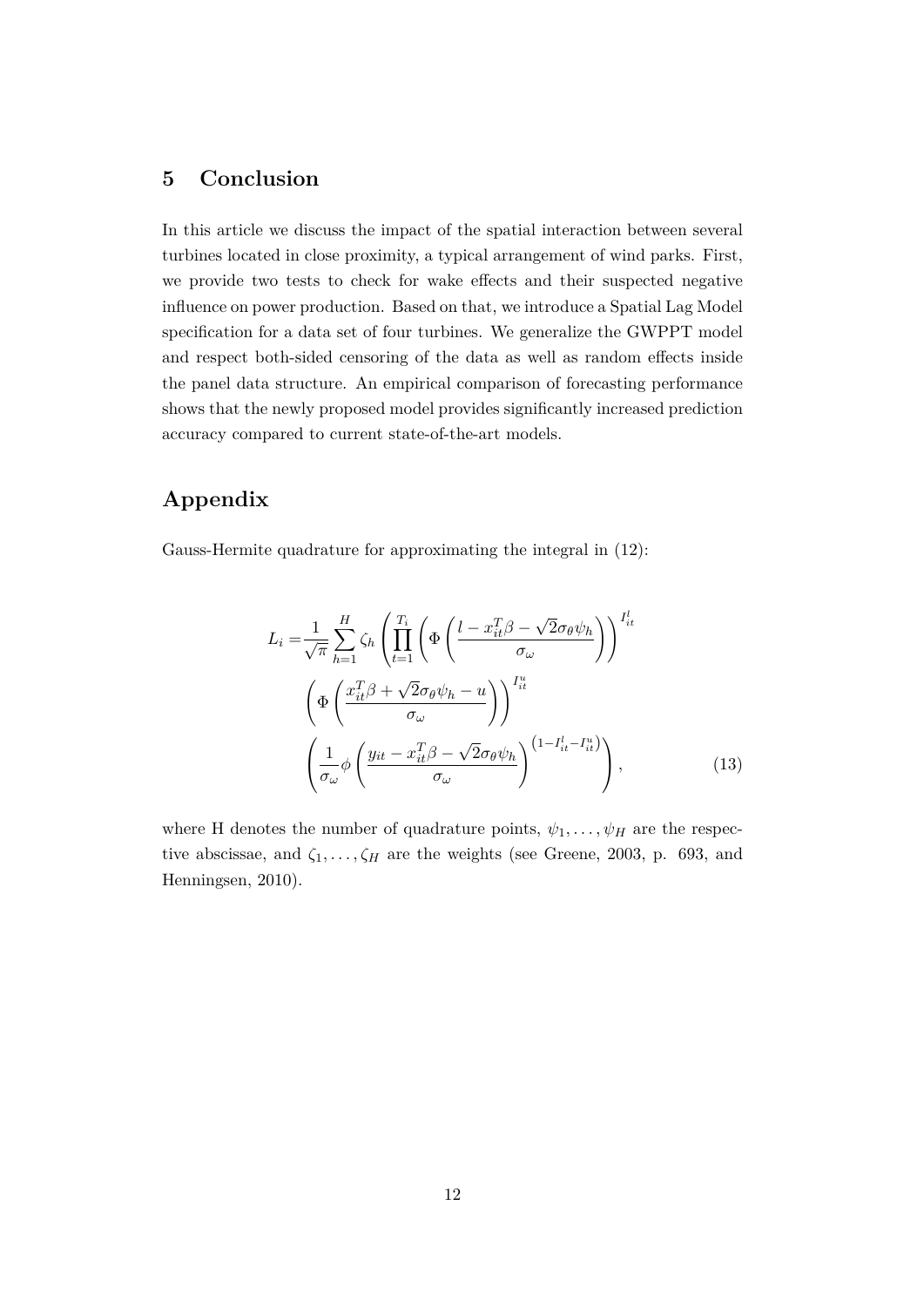$$
\frac{\partial \log L_{i}}{\partial \beta_{j}} = \frac{1}{\sqrt{\pi L_{i}}} \sum_{h=1}^{H} \zeta_{h} \left( \left( \prod_{t=1}^{T_{i}} \left( \Phi \left( \frac{l - x_{it}^{T} \beta - \sqrt{2} \sigma_{\theta} \psi_{h}}{\sigma_{\omega}} \right) \right)^{I_{it}^{l}} \right) \right)^{I_{it}^{l}} \left( \Phi \left( \frac{x_{it}^{T} \beta + \sqrt{2} \sigma_{\theta} \psi_{h} - u}{\sigma_{\omega}} \right) \right)^{I_{it}^{u}} \left( \frac{1}{\sigma_{\omega}} \phi \left( \frac{y_{it} - x_{it}^{T} \beta - \sqrt{2} \sigma_{\theta} \psi_{h}}{\sigma_{\omega}} \right) \right)^{(1 - I_{it}^{l} - I_{it}^{u})} \right)
$$
\n
$$
\left( \sum_{t=1}^{T_{i}} \left( -\frac{\phi \left( \frac{l - x_{it}^{T} \beta - \sqrt{2} \sigma_{\theta} \psi_{h}}{\sigma_{\omega}} \right)}{\Phi \left( \frac{y_{it}^{T} \beta + \sqrt{2} \sigma_{\theta} \psi_{h} - u}{\sigma_{\omega}} \right)} \frac{x_{ijt}}{\sigma_{\omega}} \right)^{I_{it}^{l}} \left( \frac{\phi \left( \frac{x_{it}^{T} \beta + \sqrt{2} \sigma_{\theta} \psi_{h} - u}{\sigma_{\omega}} \right)}{\Phi \left( \frac{x_{it}^{T} \beta + \sqrt{2} \sigma_{\theta} \psi_{h} - u}{\sigma_{\omega}} \right)} \frac{x_{ijt}}{\sigma_{\omega}} \right)^{I_{it}^{u}}
$$
\n
$$
\left( -\frac{\phi' \left( \frac{y_{it} - x_{it}^{T} \beta - \sqrt{2} \sigma_{\theta} \psi_{h}}{\sigma_{\omega}} \right)}{\phi \left( \frac{y_{it} - x_{it}^{T} \beta - \sqrt{2} \sigma_{\theta} \psi_{h}}{\sigma_{\omega}} \right)} \frac{x_{ijt}}{\sigma_{\omega}^{2}} \right) \left( 14 \right)
$$
\n(14)

$$
\frac{\partial \log L_{i}}{\partial \log \sigma_{\theta}} = \frac{\sigma_{\theta}}{\sqrt{\pi}L_{i}} \sum_{h=1}^{H} \zeta_{h} \left( \left( \prod_{t=1}^{T_{i}} \left( \Phi \left( \frac{l - x_{it}^{T} \beta - \sqrt{2} \sigma_{\theta} \psi_{h}}{\sigma_{\omega}} \right) \right)^{I_{it}^{l}} \right) \right)^{I_{it}^{l}} \left( \frac{1}{\sigma_{\omega}} \phi \left( \frac{y_{it} - x_{it}^{T} \beta - \sqrt{2} \sigma_{\theta} \psi_{h}}{\sigma_{\omega}} \right) \right)^{(1 - I_{it}^{l} - I_{it}^{u})} \right)
$$
\n
$$
\left( \sum_{t=1}^{T_{i}} \left( -\frac{\phi \left( \frac{l - x_{it}^{T} \beta - \sqrt{2} \sigma_{\theta} \psi_{h}}{\sigma_{\omega}} \right)}{\Phi \left( \frac{l - x_{it}^{T} \beta - \sqrt{2} \sigma_{\theta} \psi_{h}}{\sigma_{\omega}} \right)} \right)^{(1 - I_{it}^{l} - I_{it}^{u})} \right)
$$
\n
$$
\left( \sum_{t=1}^{T_{i}} \left( -\frac{\phi \left( \frac{l - x_{it}^{T} \beta - \sqrt{2} \sigma_{\theta} \psi_{h}}{\sigma_{\omega}} \right)}{\Phi \left( \frac{l - x_{it}^{T} \beta - \sqrt{2} \sigma_{\theta} \psi_{h}}{\sigma_{\omega}} \right)} \right)^{T_{it}^{l}} \left( \frac{\phi \left( \frac{x_{it}^{T} \beta + \sqrt{2} \sigma_{\theta} \psi_{h} - u}{\sigma_{\omega}} \right)}{\Phi \left( \frac{x_{it}^{T} \beta + \sqrt{2} \sigma_{\theta} \psi_{h} - u}{\sigma_{\omega}} \right)} \right)^{T_{it}^{u}} \right)
$$
\n
$$
\left( -\frac{\phi' \left( \frac{y_{it} - x_{it}^{T} \beta - \sqrt{2} \sigma_{\theta} \psi_{h}}{\sigma_{\omega}} \right)}{\phi \left( \frac{y_{it} - x_{it}^{T} \beta - \sqrt{2} \sigma_{\theta} \psi_{h}}{\sigma_{\omega}} \right)} \frac{\sqrt{2} \psi_{h}}{\sigma_{\omega}^{2}} \right) \tag{15}
$$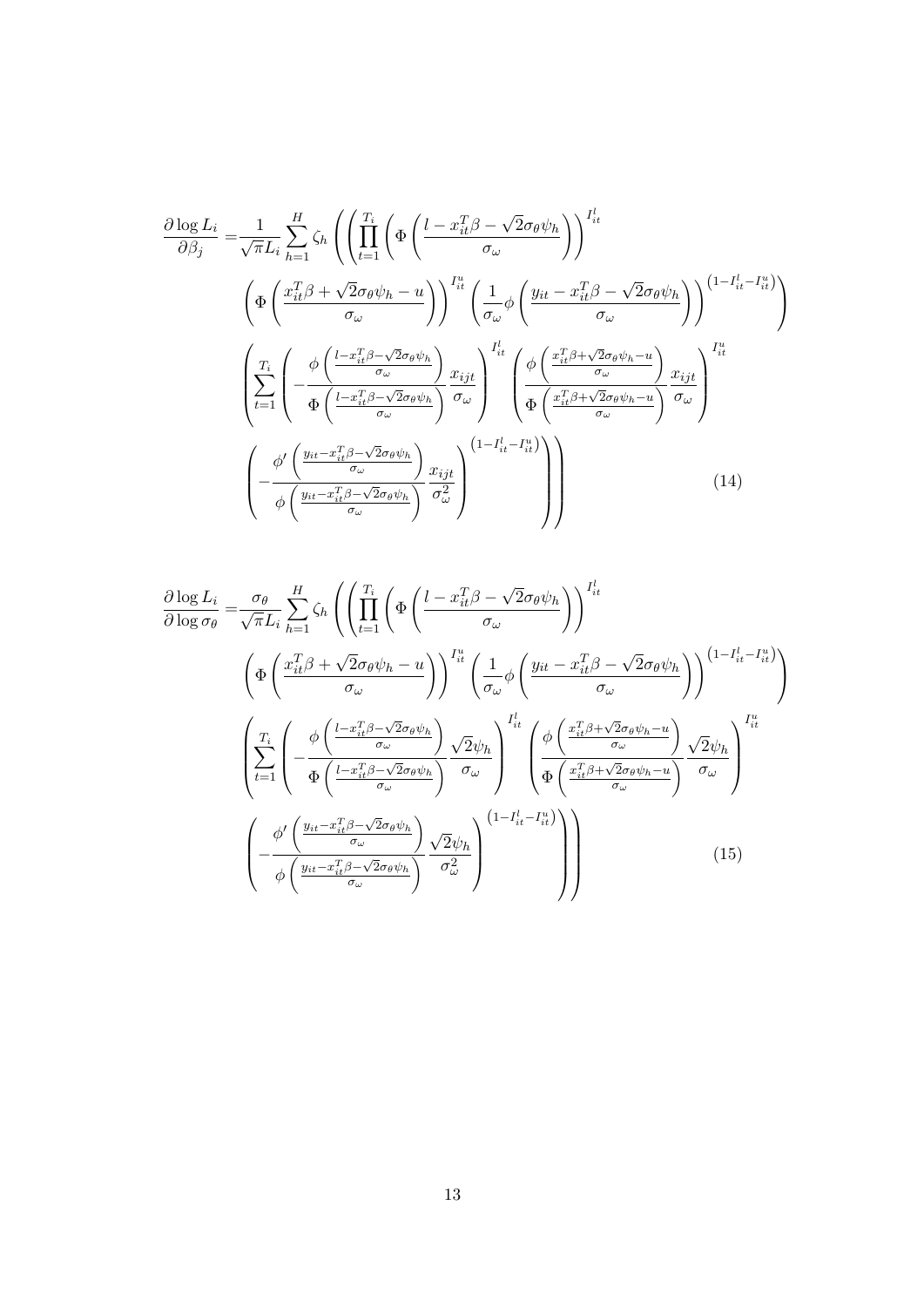$$
\frac{\partial \log L_{i}}{\partial \log \sigma_{\omega}} = \frac{\sigma_{\omega}}{\sqrt{\pi L_{i}}} \sum_{h=1}^{H} \zeta_{h} \left( \left( \prod_{t=1}^{T_{i}} \left( \Phi \left( \frac{l - x_{it}^{T} \beta - \sqrt{2} \sigma_{\theta} \psi_{h}}{\sigma_{\omega}} \right) \right)^{I_{it}^{l}} \right) \right)
$$
\n
$$
\left( \Phi \left( \frac{x_{it}^{T} \beta + \sqrt{2} \sigma_{\theta} \psi_{h} - u}{\sigma_{\omega}} \right) \right)^{I_{it}^{u}} \left( \frac{1}{\sigma_{\omega}} \phi \left( \frac{y_{it} - x_{it}^{T} \beta - \sqrt{2} \sigma_{\theta} \psi_{h}}{\sigma_{\omega}} \right) \right)^{(1 - I_{it}^{l} - I_{it}^{u})} \right)
$$
\n
$$
\left( \sum_{t=1}^{T_{i}} \left( -\frac{\phi \left( \frac{l - x_{it}^{T} \beta - \sqrt{2} \sigma_{\theta} \psi_{h}}{\sigma_{\omega}} \right)}{\Phi \left( \frac{l - x_{it}^{T} \beta - \sqrt{2} \sigma_{\theta} \psi_{h}}{\sigma_{\omega}} \right)} \right)^{I_{it}^{l}} \right)
$$
\n
$$
\left( \frac{\phi \left( \frac{x_{it}^{T} \beta + \sqrt{2} \sigma_{\theta} \psi_{h} - u}{\sigma_{\omega}} \right)}{\Phi \left( \frac{x_{it}^{T} \beta + \sqrt{2} \sigma_{\theta} \psi_{h} - u}{\sigma_{\omega}} \right)} \right)^{I_{it}^{u}} \left( -\frac{1}{\sigma_{\omega}} \right)
$$
\n
$$
- \frac{\phi' \left( \frac{y_{it} - x_{it}^{T} \beta - \sqrt{2} \sigma_{\theta} \psi_{h}}{\sigma_{\omega}} \right)}{\phi \left( \frac{y_{it} - x_{it}^{T} \beta - \sqrt{2} \sigma_{\theta} \psi_{h}}{\sigma_{\omega}} \right)} \frac{y_{it} - x_{it}^{T} \beta - \sqrt{2} \sigma_{\theta} \psi_{h}}{\sigma_{\omega}^{2}} \right) \left( 1 - I_{it}^{l} - I_{it}^{u} \right)}
$$
\n(16)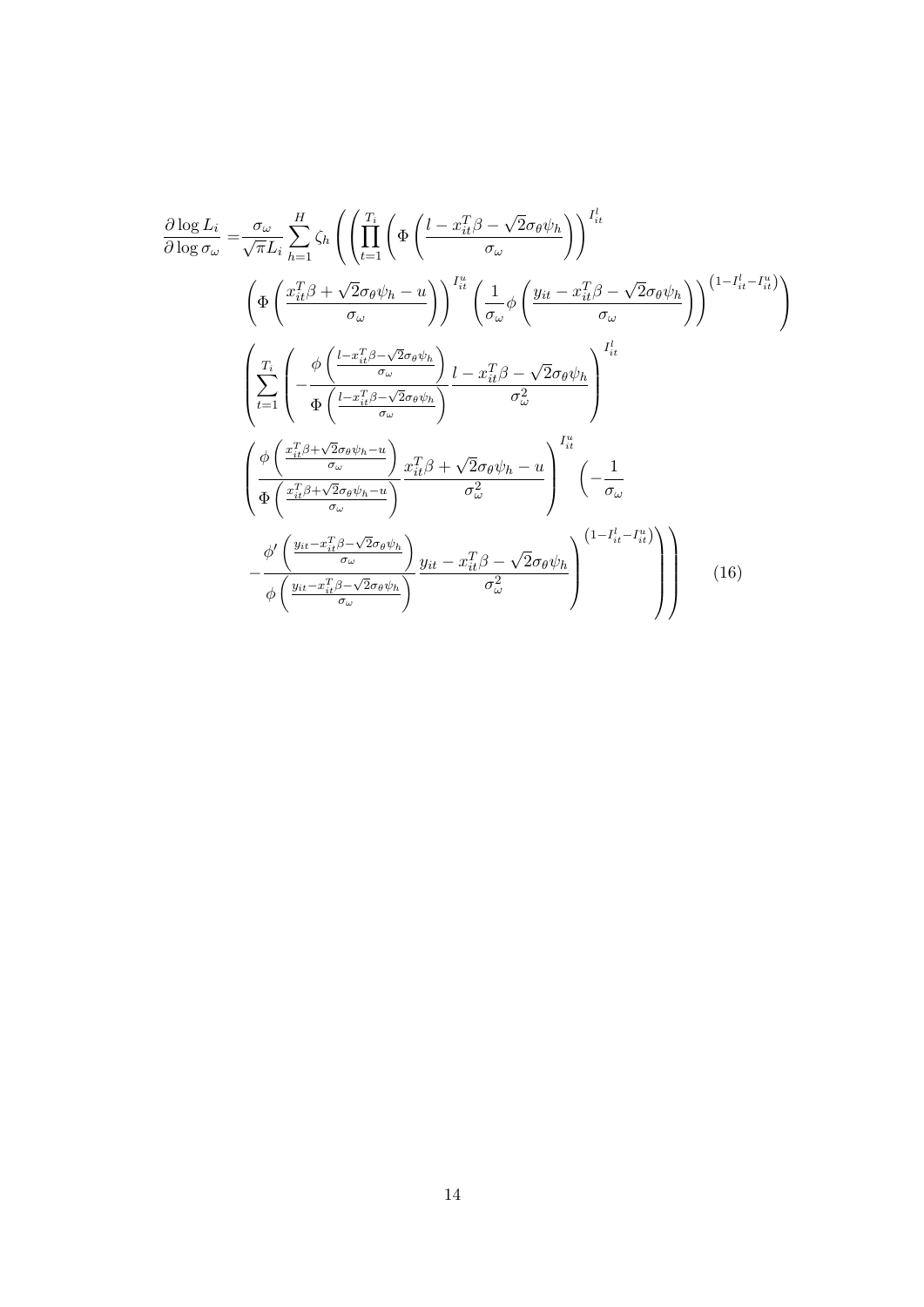### **References**

- Alexiadis, M., Dokopoulos, P., and Sahsamanoglou, H. (1999), Wind Speed and Power Forecasting Based on Spatial Correlation Models, *IEEE Transactions on Energy Conversion*, vol. 14, pp. 836 – 842.
- Costa, A., Crespo, A., Navarro, J., Lizcano, G., Madsen, H., and Feitosa, E. (2008), A Review on the Young History of the Wind Power Short Term Prediction, *Renewable and Sustainable Energy Reviews*, 12, pp. 1725–1744.
- Croonenbroeck, C. and Dahl, C.M. (2014), Accurate Medium-Term Wind Power Forecasting in a Censored Classification Framework, *Energy*, 73, pp. 221 – 232.
- Damousis, I., Alexiadis, M.C., Theocharis, J.B., and Dokopoulos, P.S. (2004), A Fuzzy Model for Wind Speed Prediction and Power Generation in Wind Parks Using Spatial Correlation, *IEEE Transactions on Energy Conversion*, vol. 19, pp. 352 – 361.
- Díaz, G., Casielles, P.G., and Coto, J. (2014), Simulation of Spatially Correlated Wind Power in Small Geographic Areas – Sampling Methods and Evaluation, *Electrical Power and Energy Systems*, 63, pp. 513 – 522.
- Elhorst, J.P. (2010), Applied Spatial Econometrics: Raising the Bar, *Spatial Economic Analysis*, 5(1), pp. 9 – 28.
- Giebel, G., Brownsword, R., Kariniotakis, G., Denhard, M., and Draxl, C. (2011), The State-Of-The-Art in Short-Term Prediction of Wind Power, Tech. rep., ANEMOS.plus, Risø DTU, Wind Energy Division.
- Greene, W.H. (2003), *Econometric Analysis*, Prentice Hall.
- Han, Y. and Chang, L. (2010), A Study of the Reduction of the Regional Aggregated Wind Power Forecast Error by Spatial Smoothing Effects in the Maritimes Canada, *2nd IEEE International Symposium on Power Electronics for Distributed Generation Systems*, pp. 942 – 947.
- Henningsen, A. (2010), Estimating Censored Regression Models in R using the censReg Package, *R package vignettes collection, v0.5 – 2*.
- Hering, A.S. and Genton, M.G. (2010), Powering Up With Space-Time Wind Forecasting, *Journal of the American Statistical Assiciation*, 105(489), pp. 92–104.
- Kim, S.H., Shin, H.K., Joo, Y.C., and Kim, K.H. (2015), A Study of the Wake Effects on the Wind Characteristics and Fatigue Loads for the Turbines in a Wind Farm, *Renewable Energy*, 74, pp. 536 – 543.
- Lei, M., Shiyan, L., Chuanwen, J., Hongling, L., and Zhang, Y. (2009), A Review on the Forecasting of Wind Speed and Generated Power, *Renewable and Sustainable Energy Reviews*, 13, pp. 915–920.